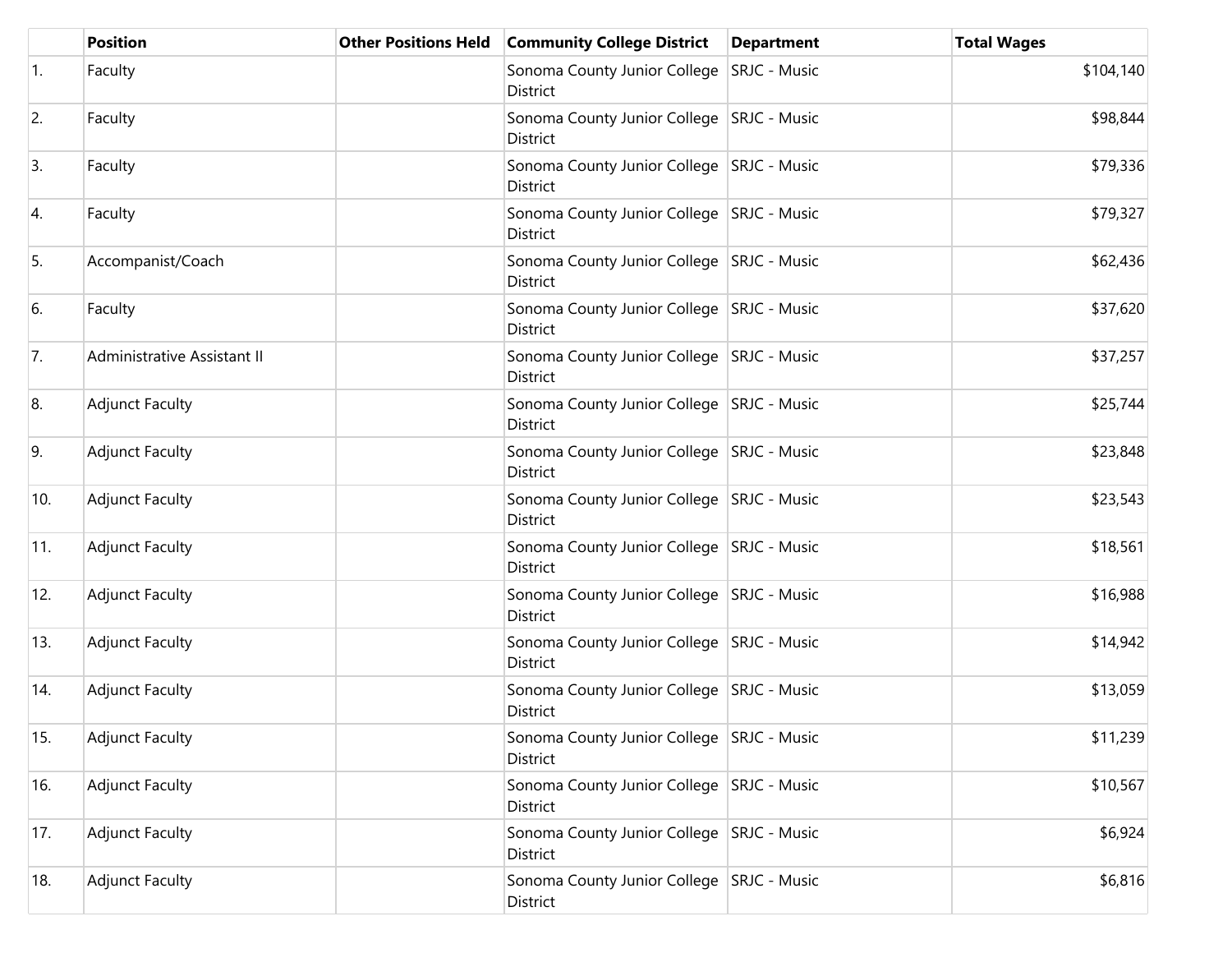| 19. | <b>Adjunct Faculty</b> | District        | Sonoma County Junior College SRJC - Music   | \$6,424 |
|-----|------------------------|-----------------|---------------------------------------------|---------|
| 20. | <b>Adjunct Faculty</b> | <b>District</b> | Sonoma County Junior College SRJC - Music   | \$6,062 |
| 21. | <b>Adjunct Faculty</b> | District        | Sonoma County Junior College SRJC - Music   | \$5,714 |
| 22. | <b>Adjunct Faculty</b> | District        | Sonoma County Junior College SRJC - Music   | \$5,428 |
| 23. | <b>Adjunct Faculty</b> | District        | Sonoma County Junior College SRJC - Music   | \$5,003 |
| 24. | <b>Adjunct Faculty</b> | District        | Sonoma County Junior College SRJC - Music   | \$4,128 |
| 25. | <b>STNC</b>            | <b>District</b> | Sonoma County Junior College SRJC - Music   | \$3,060 |
| 26. | <b>Adjunct Faculty</b> | District        | Sonoma County Junior College SRJC - Music   | \$2,812 |
| 27. | <b>Adjunct Faculty</b> | District        | Sonoma County Junior College SRJC - Music   | \$2,261 |
| 28. | Student Employee       | District        | Sonoma County Junior College SRJC - Music   | \$2,157 |
| 29. | <b>Adjunct Faculty</b> | District        | Sonoma County Junior College SRJC - Music   | \$1,562 |
| 30. | Student Employee       | District        | Sonoma County Junior College SRJC - Music   | \$1,454 |
| 31. | <b>Adjunct Faculty</b> | District        | Sonoma County Junior College SRJC - Music   | \$1,407 |
| 32. | <b>Adjunct Faculty</b> | District        | Sonoma County Junior College   SRJC - Music | \$1,315 |
| 33. | <b>STNC</b>            | District        | Sonoma County Junior College SRJC - Music   | \$1,297 |
| 34. | <b>Adjunct Faculty</b> | District        | Sonoma County Junior College SRJC - Music   | \$1,212 |
| 35. | <b>Adjunct Faculty</b> | <b>District</b> | Sonoma County Junior College SRJC - Music   | \$1,191 |
| 36. | Student Employee       | District        | Sonoma County Junior College SRJC - Music   | \$1,172 |